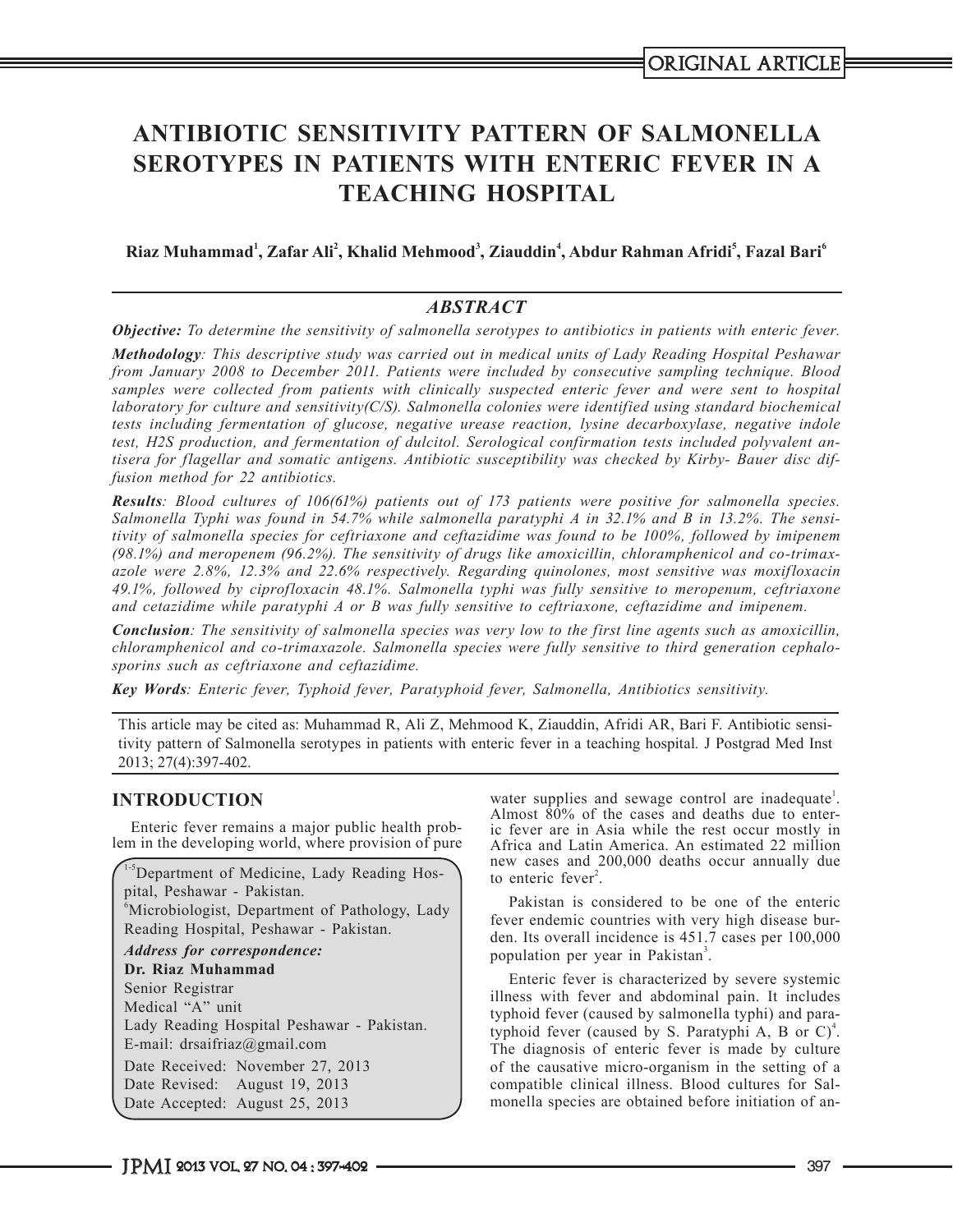timicrobial therapy. The sensitivity of blood culture alone is only 50 to 70%. When patients have already received antimicrobial therapy, blood cultures may be positive in only  $40\%$  of the patients<sup>5</sup>.

Enteric fever is known to be associated with significant morbidity and mortality due to emerging multidrug-resistant strains of salmonella<sup>6</sup>. The emergence of antimicrobial resistance, especially the multidrug resistance to ampicillin, chloramphenicol and co-trimoxazole, has complicated the treatment of enteric fever<sup>7</sup>. Multi-drugn resistant S. Typhi (MDRST) has appeared throughout the world, especially in South America, the Indian subcontinent, Africa and Southeast Asia .

Wide variation in the sensitivity pattern of various strains of salmonella makes it necessary to assess its sensitivity to antibiotics before instituting therapy. The present study was undertaken to know the antibiotic susceptibility of salmonella serotypes to the more commonly used agents like ampicillin, chloramphenicol, co-trimoxazole, ciprofloxacin and ceftriaxone. It will help in providing a suitable guideline for the treatment of enteric fever

### **METHODOLOGY**

This was a descriptive cross sectional study carried out in medical units of Post graduate Medical Institute Lady Reading Hospital Peshawar, Khyber Pukhtoonkhwa, from January 2008 to December 2011. Patients were admitted through out-patient (OPD) and emergency departments.

After obtaining an informed consent, a total of 173 blood samples were screened for salmonella serotypes in clinically suspected enteric fever patients. Patients aged 12 years or above and of either gender were included by consecutive sampling technique.

Patients with fever due to non-typhoidal illnesses (i.e. pneumonia, malaria, urinary tract infection) were excluded from the study clinically and on the basis of appropriate investigations.

The diagnosis of Enteric fever was based on patients having fever for five days or more prior to admission plus documentation of fever  $( \ge 1000F)$  in the hospital with headache, constipation / diarrhea, abdominal pain, nausea, rose spots, splenomegaly, hepatomegaly, signs of toxemia, leukopenia / leukocytosis; and positive blood culture for S. Typhi / S. Paratyphi A, B, C.

Patients were assessed through a detailed history and physical examination. Chest x-ray, urine detailed report and blood malarial parasites were checked to exclude other non-typhoidal illnesses.

Blood samples from patients with clinically suspected enteric fever were collected and were sent to hospital laboratory for culture and sensitivity $(C/S)$ to determine the pattern of sensitivity of salmonella serotypes. All blood cultures were inoculated in thioglycolate broth and incubated at 37° for 7 days. Salmonella colonies were identified using standard biochemical tests including fermentation of glucose, negative urease reaction, lysine decarboxylase, negative indole test, H2S production, and fermentation of dulcitol. Serological confirmation tests included polyvalent antisera for flagellar (H) and somatic (O) antigens. Antibiotic susceptibility was checked by Kirby- Bauer disc diffusion method for 22 antibiotics.

 All information was recorded on a standard proforma. Computer software SPSS (windows version 15.0) was used for data entry, storage, processing and analysis. Mean  $+$  standard deviation (SD) was calculated for quantitative variables like age. Frequencies and percentages were obtained for qualitative variables like gender and antibiotic sensitivities. Data are presented in the form of tables.

### **RESULTS**

Blood cultures of 106 (61%) patients out of 173 patients with clinically suspected enteric fever were positive for salmonella serotypes. Salmonella typhi were 54.7% (n=58) while salmonella paratyphi A 32.1% (n=34) and salmonella paratyphi B were 13.2% (n=14).

Salmonella infection was more common in males 62 (58.5%) than females 44 (41.5%), having male to female ratio of 1.4:1. Gender distribution of salmonella serotypes is shown in table 1.

Age of the patients ranged from 12-50 years. The mean age of study groups was 28.61±9.464 years.

The sensitivity of drugs like ampicillin, chloramphenicol and co-trimaxazole were 2.8%, 12.3% and 22.6% respectively. Regarding quinolones the most

| <b>Gender</b> |                  |               |                                                 |              |
|---------------|------------------|---------------|-------------------------------------------------|--------------|
|               | Salmonella Typhi |               | Salmonella Paratyphi A   Salmonella Paratyphi B | <b>Total</b> |
| Male          | 41 $(66.1\%)$    | $17(27.4\%)$  | $4(6.5\%)$                                      | 62 $(100\%)$ |
| Female        | $17(38.6\%)$     | $7(38.6\%)$   | 10(22.7%)                                       | 44 $(100\%)$ |
| Total         | 58 (54.7%)       | 34 $(32.1\%)$ | $14(13.2\%)$                                    | $106(100\%)$ |

**Table 1: Gender distribution of patients with enteric fever**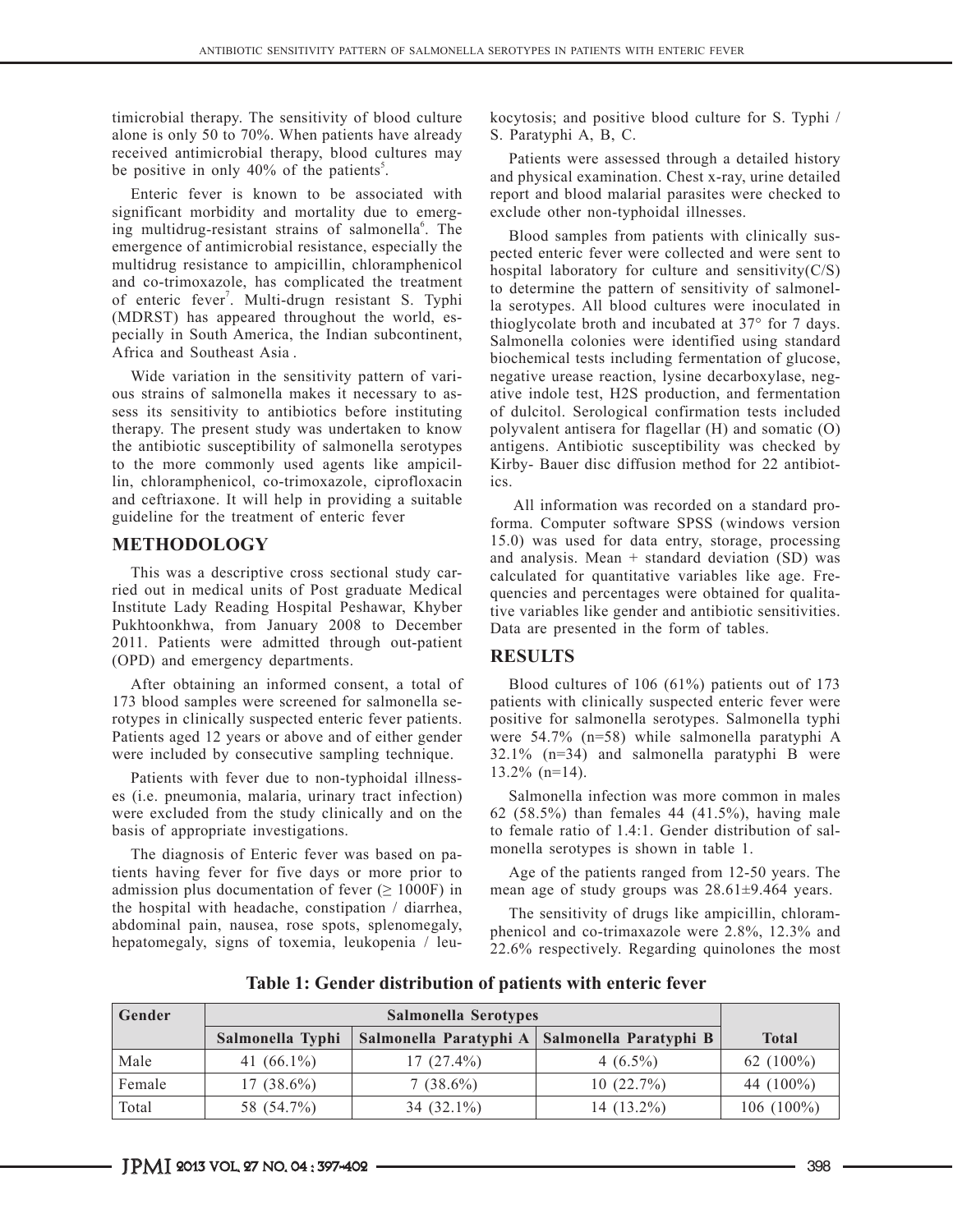| <b>Antibiotics</b> | Sensitivity    | Resistance       |  |
|--------------------|----------------|------------------|--|
| Amoxicillian       | 03 $(2.8\%)$   | 103 (97.2 %)     |  |
| Chloramphenicol    | 13 $(12.3\%)$  | 93 (87.7 %)      |  |
| Cotrimexazole      | 24 (22.6 %)    | 82 (77.4 %)      |  |
| Coamoxiclav        | 99 (93.4%)     | 07 $(6.6\%)$     |  |
| Gentamicin         | $0(0\%)$       | 106 $(100\%)$    |  |
| Amikacin           | 88 (83.0 %)    | 18 (17.0 %)      |  |
| Imipenem           | 104 (98.1 %)   | 02 $(1.9\%$      |  |
| Meropenem          | 102 (96.2 %)   | 04 $(3.8\%)$     |  |
| Pipercillin        | 90 (84.9%)     | 16 (15.1 $\%$ )  |  |
| Cephradine         | 06 (5.7 $\%$ ) | 100 (94.3 $\%$ ) |  |
| Ceftriaxone        | 106 (100%)     | $0(0\%)$         |  |
| Cefpodoxime        | 45 (42.5 %)    | 61 (57.5 $\%$ )  |  |
| Cefoperazone       | 95 (89.6 %)    | 11 $(10.4\%$     |  |
| Cefuroxime         | $03(2.8\%)$    | 103 (97.2 %)     |  |
| Cefotaxime         | 98 (92.5 %)    | 08 $(7.5\%)$     |  |
| Ceftazidime        | 106 $(100\%)$  | $0(0\%)$         |  |
| Ciprofloxacin      | 51 (48.1 %)    | 55 (51.9 %)      |  |
| Ofloxacin          | 44 (41.5 %)    | 62 (58.5 %)      |  |
| Moxifloxacin       | 52 (49.1 %)    | 54 (50.9 %)      |  |
| Levofloxacin       | 46 (43.4 %)    | 60 (56.6 $\%$ )  |  |
| Sparfloxacin       | 47 (44.3 %)    | 59 (55.7 %)      |  |
| Enoxacin           | 13 (12.3 %)    | 93 (87.7 %)      |  |

**Table 2: Antimicrobial sensitivity pattern of salmonella in in-patients with enteric fever**

sensitive was moxifloxacin (49.1%), followed by ciprofloxacin (48.1%), sparfloxacin (44.3%), levofloxacin (43.4%), ofloxacin (41.5%) and enaxocin  $(12.3\%)$ .

The sensitivity of salmonella serotypes to ceftriaxone and ceftazidime was found to be 100%, followed by imipenem (98.1%), meropenem (96.2%), coamoxiclav (93.4%), cefotaxime (92.5%) and pipercillin (84.9%) [Table 2].

Salmonella typhi was fully sensitive to meropenum, ceftriaxone and cetazidime while paratyphi A or B was fully sensitive to ceftriaxone, ceftazidime and imipenem (Table 3).

### **DISCUSSION**

Enteric fever continues to be a public health problem due to improper sanitation, inadequate human waste treatment<sup>9</sup> and presence of a large number of carriers in the society<sup>10</sup>. Inappropriate use of antimicrobial agents11 has led to widespread resistance among bacterial pathogens including salmonella serotypes $12-14$ .

In our study the frequency of salmonella typhi was 54.7% while that of salmonella paratyphi A was 32.1% and salmonella paratyphi B were 13.2%. The findings of our study are similar to other studies,  $5,15-17$ showing that there has been a shift in the isolation rate of S. typhi to S. paratyphi A. Isolation rate of S. typhi has decreased to a greater extent whereas the incidence of S. paratyphi A has drastically increased. The reason might be due to widespread use of vaccines which are effective only against S. typhi $1,18$ .

The sensitivity to first line drugs like ampicillin, chloramphenicol and co-trimaxazole were 2.8%, 12.3% and 22.6% respectively in the present study. Local data suggests that resistance to first line agents among salmonella serotypes varies from 39 to 46%<sup>19</sup>. In the years 1982-89 the rate of MDRST in India was below 15%, but it increased to 50% in 1990, to more than 70% in 1992 and then to 90% in Bangalore in  $1994^{8,20,21}$ .

Resistance to the conventionally used first line antibiotics is termed multi-drug resistant (MDR)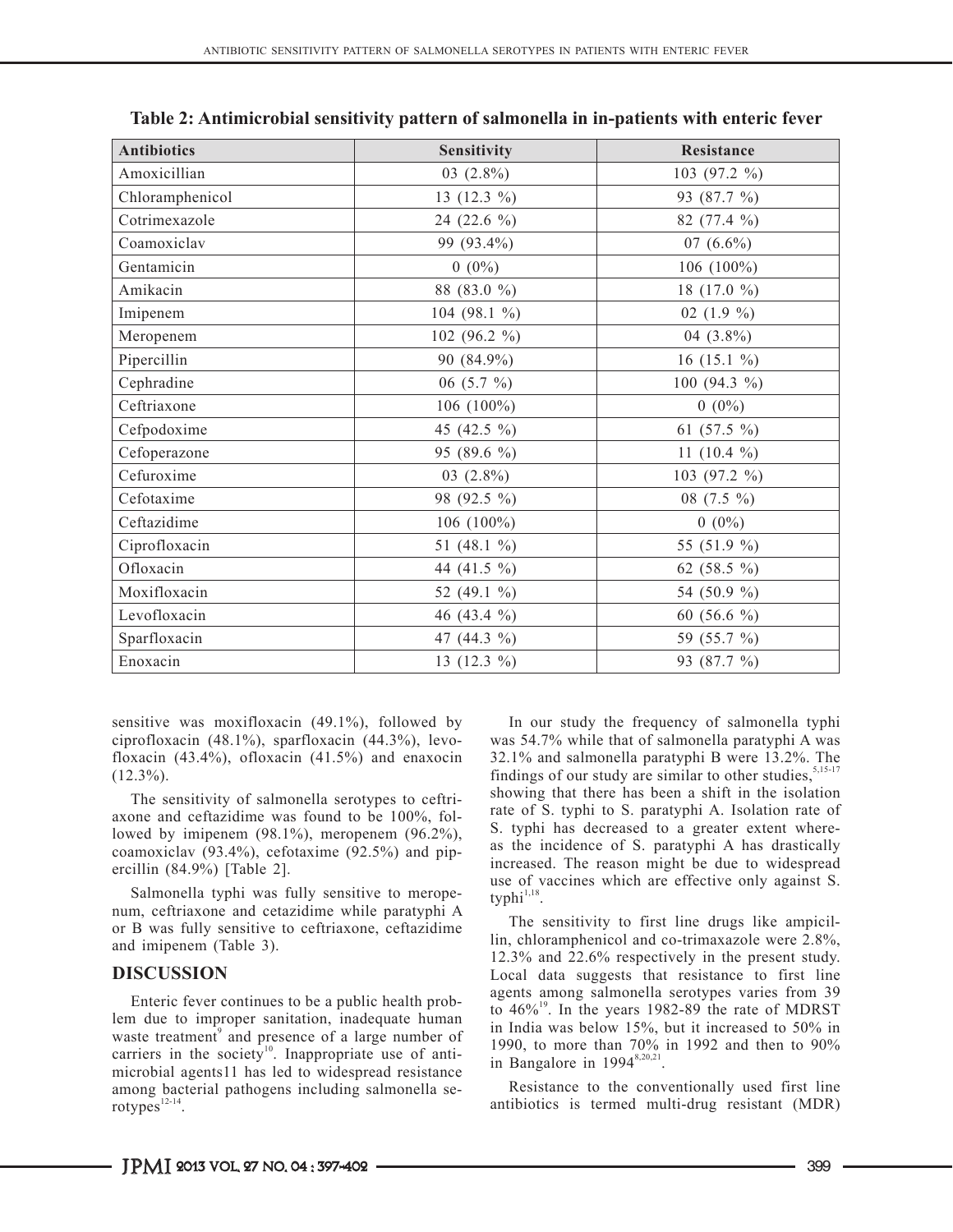| <b>Antibiotics</b> | Salmonella Typhi<br>$(n=58)$ |              | Salmonella Para-typhi A<br>$(n=34)$ |              | Salmonella Para-typhi B<br>$(n=14)$ |              |
|--------------------|------------------------------|--------------|-------------------------------------|--------------|-------------------------------------|--------------|
|                    | Sensitivity                  | Resistance   | Sensitivity                         | Resistance   | Sensitivity                         | Resistance   |
| Amoxicillian       | $3(5.2\%)$                   | 55(94.8%)    | $0(0\%)$                            | 34(100%)     | $0(0\%)$                            | $14(100\%)$  |
| Chloramphenicol    | $0(0\%)$                     | 58(100%)     | $9(26.5\%)$                         | 25(73.5%)    | $4(28.6\%)$                         | $10(73.4\%)$ |
| Co-trimexazole     | $7(12.1\%)$                  | 51(87.9%)    | $13(38.2\%)$                        | $21(61.8\%)$ | 4 $(28.6\%)$                        | $10(71.4\%)$ |
| Co-amoxiclav       | 54(93.1%)                    | 4 $(6.9\%)$  | $31(91.2\%)$                        | $3(8.8\%)$   | 13(92.9%)                           | $1(7.1\%)$   |
| Gentamicin         | 58(100%)                     | $0(0\%)$     | 34(100%)                            | $0(0\%)$     | $14(100\%)$                         | $0(0\%)$     |
| Amikacin           | 46(79.3%)                    | 12(20.7%)    | 28 (82.4%)                          | 6(17.6%)     | $14(100\%)$                         | $0(0\%)$     |
| Imipenem           | 56(96.6%)                    | $2(3.4\%)$   | $34(100\%)$                         | $0(0\%)$     | 14(100%)                            | $0(0\%)$     |
| Meropenem          | 58(100%)                     | $0(0\%)$     | $31(91.2\%)$                        | $3(8.8\%)$   | 13(92.9%)                           | $1(7.1\%)$   |
| pipercillin        | 54(93.1%)                    | $4(6.9\%)$   | 27(79.4%)                           | $7(20.6\%)$  | $9(64.3\%)$                         | 5(35.7%)     |
| Cephradine         | $3(5.2\%)$                   | 55(94.8%)    | $3(8.8\%)$                          | $31(91.2\%)$ | $0(0\%)$                            | $14(100\%)$  |
| Ceftriaxone        | 58(100%)                     | $0(0\%)$     | 34(100%)                            | $0(0\%)$     | $14(100\%)$                         | $0(0\%)$     |
| Cefpodoxime        | 30(51.7%)                    | 28(48.3%)    | $12(35.3\%)$                        | 22(64.7%)    | $3(21.4\%)$                         | $11(78.6\%)$ |
| Cefoperazone       | 52(89.7%)                    | $6(10.3\%)$  | 32 (94.1%)                          | $2(5.9\%)$   | 11 $(78.6\%)$                       | $3(21.4\%)$  |
| Cefuroxime         | $3(5.2\%)$                   | 55(94.8%)    | $0(0\%)$                            | 34(100%)     | $0(0\%)$                            | 14(100%)     |
| Cefotaxime         | 57(98.3%)                    | $1(1.7\%)$   | 30 (88.2%)                          | $4(11.8\%)$  | $11(78.6\%)$                        | $3(21.4\%)$  |
| Ceftazidime        | 58(100%)                     | $0(0\%)$     | 34 (100%)                           | $0(0\%)$     | 14 (100%)                           | $0(0\%)$     |
| Ciprofloxacin      | $6(10.3\%)$                  | 52(89.7%)    | $33(97.1\%)$                        | $1(2.9\%)$   | 12(85.7%)                           | $2(14.3\%)$  |
| Ofloxacin          | $4(6.9\%)$                   | 54(93.1%)    | 27(79.4%)                           | $7(20.6\%)$  | 13 (92.9%)                          | $1(7.1\%)$   |
| Moxifloxacin       | 12(20.7%)                    | $46(79.3\%)$ | $27(79.4\%)$                        | $7(20.6\%)$  | 13(92.9%)                           | $1(7.1\%)$   |
| Levofloxacin       | $4(6.9\%)$                   | 54(93.1%)    | 30(88.2%)                           | $4(11.8\%)$  | 13(92.9%)                           | $1(7.1\%)$   |
| Sparfloxacin       | $4(6.9\%)$                   | 54(93.1%)    | 30 (88.2%)                          | $4(11.8\%)$  | 13(92.9%)                           | $1(7.1\%)$   |
| Enoxacin           | $7(12.1\%)$                  | $51(87.9\%)$ | $3(8.8\%)$                          | $31(91.2\%)$ | $3(21.4\%)$                         | $11(78.6\%)$ |

**Table 3: Antimicrobial sensitivity pattern of Salmonella serotypes**

typhoid fever and is a major therapeutic concern for physicians in developing countries<sup>18,22,23</sup>. Contributory factors may be drug overuse, misuse and inappropriate prescribing practices by physicians11 along with intrinsic microbiological plasmid-mediated factors. A recent observation of plasmid-mediated quinolone resistance<sup>24</sup> in Enterobacteriaceae is of great concern since this resistance gene could be disseminated rapidly across bacterial populations by conjugation.

Drug resistance to chloramphenicol in S. typhi first emerged in the United Kingdom (UK) in the 1950s and subsequently in Greece and Israel followed by the epidemics of MDR Salmonella in Mexico, India and other regions8. A high (52–82%) prevalence of MDR S. typhi has also been reported in Kenya and Ghana<sup>25</sup>.

The resistance to chloramphenicol increased steadily in India from 1960 onwards but showed a downward trend from 15.8% to 7.8% from 1998

to 2001. This indicates a re-emergence of chloramphenicol sensitivity in S. typhi<sup>26</sup>. Jevanand et al<sup>27</sup> found that 29.6% of the strains were sensitive to chloramphenicol by the disc diffusion method while 100% sensitivity was observed with MIC methodology.

In a search for improved treatments for enteric fever and MDRST in particular, attention has been focused on fluoroquinolone compounds and broad-spectrum cephalosporins because of their excellent properties<sup>9</sup>.

In the present study the sensitivities of salmonella serotypes were moxifloxacin 49.1% followed by ciprofloxacin 48.1%, sparfloxacin 44.3%, levofloxacin43.4% and ofloxacin 41.5%.

Fluoroquinolones when first introduced in early 1990's were very effective but the past decade has seen a progressive increase in the MICs of ciprofloxacin and high incidence of clinical failure to quino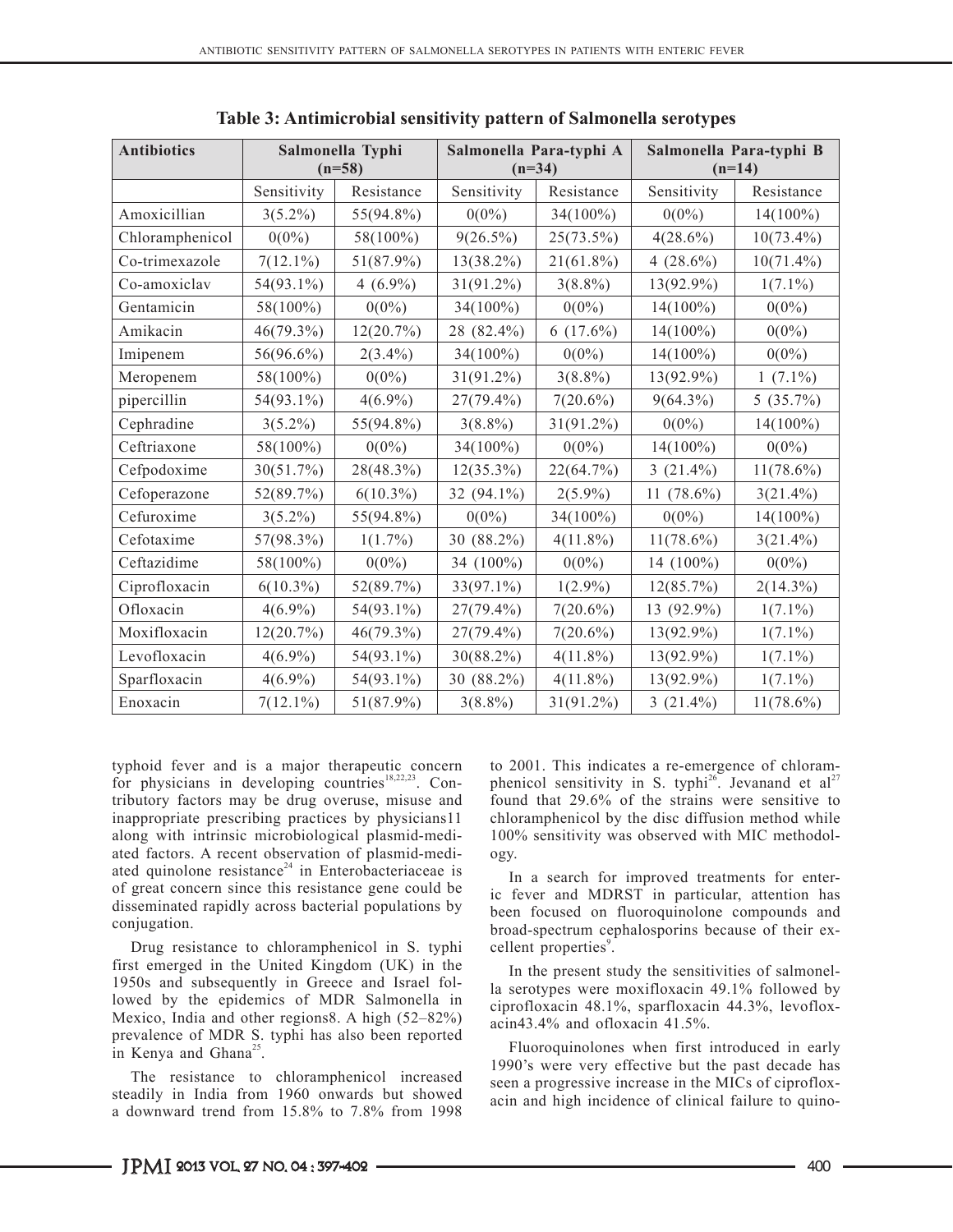lones<sup>28,29</sup>. With an increase in MIC of ciprofloxacin, effective use may require parenteral or higher dosages to achieve serum levels required for effective therapy; however, the latter could have unwanted health consequences.

The development of resistance is due to the overuse of Ciprofloxacin in the treatment of enteric fever. Incomplete treatment may also be a factor contributing to the development of resistance. Similarly in other studies the isolates were found to have decreased sensitivity to ciprofloxacin $30,31$ . The results are similar to what our study presents.

This rise in fluoroquinolone resistance has serious implications for empiric treatment of enteric fever in the community $9,17$ . Fluoroquinolone-resistant strains require treatment with an alternative agent, e.g. Ceftriaxone, resistance to which remains low at  $0.1 - 0.5\%$ <sup>17,31,32</sup>

In our study the sensitivities found to third generation cephalosporins were ceftriaxone (100%), ceftazidime (100%), cefotaxime (92.5%) and Cefoperazone (89.6%). This underlies the importance of these drugs for treating MDR and Ciprofloxacin resistant Enteric fever cases. The profile of resistance pattern is comparable to other studies<sup>18,33-36</sup>.

## **CONCLUSION**

The sensitivity of salmonella species was very low to the first line agents such as amoxicillin, chloramphenicol and co-trimaxazole. Salmonella species were fully sensitive to third generation cephalosporins such as ceftriaxone and ceftazidime.

# **REFERENCES**

1. Crump JA, Luby SP, Mintz ED. The global burden of typhoid fever. Bull World Health Organ 2004;82:346-53.

2. Kanungo S, Dutta S, Sur D. Epidemiology of typhoid and paratyphoid fever in India. J Infect Dev Ctries 2008;2:454-60.

3. Ochiai RL, Acosta CJ, Danovaro-Holliday MC, Baiqing D, Bhattacharya SK, Agtini MD, et al. A study of typhoid fever in five Asian countries: disease burden and implications for control. Bull World Health Organ 2008;86:260-8.

4. Dimitrov T, Udo EE, Albaksami O, Al-Shehab S, Kilani A, Shehab M, et al. Clinical and microbiological investigations of typhoid fever in an infectious disease hospital in Kuwait. J Med Microbiol 2007;56:538-44.

5. Wain J, Diep TS, Bay PV, Walsh AL, Vinh H, Duong NM, et al. Specimens and culture media for the laboratory diagnosis of typhoid fever. J Infect Dev Ctries 2008;2:469-74.

6. Bhutta ZA. Current concepts in the diagnosis and treatment of typhoid fever. BMJ 2006;333:78-82.

7. Al-Sanouri TM, Paglietti B, Haddadin A, Murgia M, Bacciu D, Youssef M, et al. Emergence of plasmid-mediated multidrug resistance in epidemic and non-epidemic strains of Salmonella enterica serotype Typhi from Jordan. J Infect Dev Ctries 2008;2: 295- 301.

8. Hayat AS, Shah SIA, Shaikh N. Study for evaluation of typhidot (IGM) in early and rapid diagnosis of typhoid fever at tertiary care settings in Abbottabad. Professional Med J 2011;18:259-64.

9. Jamil B, Lashari I, Bhatti S, Hasan RS. Enteric fever in adult patients: clinical features, outcome and antibiotic susceptibility patterns. Infect Dis J 2004;13:68-72.

10. Chandrasekaran B, Balakrishnan S. Screening, phylogenetic analysis and antibiotic sensitivity pattern of Salmonella entericaserovar Typhi isolates from typhoid asymptomatic carriers. Asian Pac J Trop Med 2011;4:769-72.

11. Tunger O, Karakaya Y, Cetin CB, Dinc G, Borand H. Rational antibiotic use. J Infect Dev Ctries 2009;3:88-93.

12. Nagshetty K, Channappa ST, Gaddad SM. Antimicrobial susceptibility of Salmonella Typhi in India. J Infect Dev Ctries 2010;4:70-3.

13. Sen B, Dutta S, Sur D, Manna B, Deb AK, Bhattacharya SK, et al. Phage typing, biotypingand antimicrobial resistance profile of Salmonella enterica serotype Typhi from Kolkata. Indian J Med Res 2007;125:685-8.

14. Neopane A, Singh SB, Bhatta R, Dhital B, Karki DB. Changing spectrum of antibiotic sensitivity in enteric fever. Kathmandu Univ Med J 2008;6:12-5.

15. Chowta MN, Chowta NK. Study of clinical profile and antibiotic response in typhoid fever. Indian J Med Microbiol 2005;23:125-7.

16. Khan MH, Quratulain, Jamil H. Multi drugs resistance typhoid in adults. J Coll Physicians Surg Pak 1996;6:33-5.

17. Chandel DS, Chaudhry R, Dhawan B, Pandey A, Dey AB. Drug-resistant Salmonella enterica serotype paratyphi A in India. Emerg Infect Dis 2000;6:420-1.

18. Tankhilwala SS, Agarwal G, Jalgaonkar SV. An unusually high occurrence of salmonella enterica serotype paratyphi A in patients with enteric fever. Indian J Med Res 2003;117:10-2.

19. Saqib A, Ahmed A. Culture and sensitivity of Salmonella species: analysis of a two year data. J Pak Med Assoc 2000;50:282-4.

20. Pillai PK, Prakash K. Current status of drug